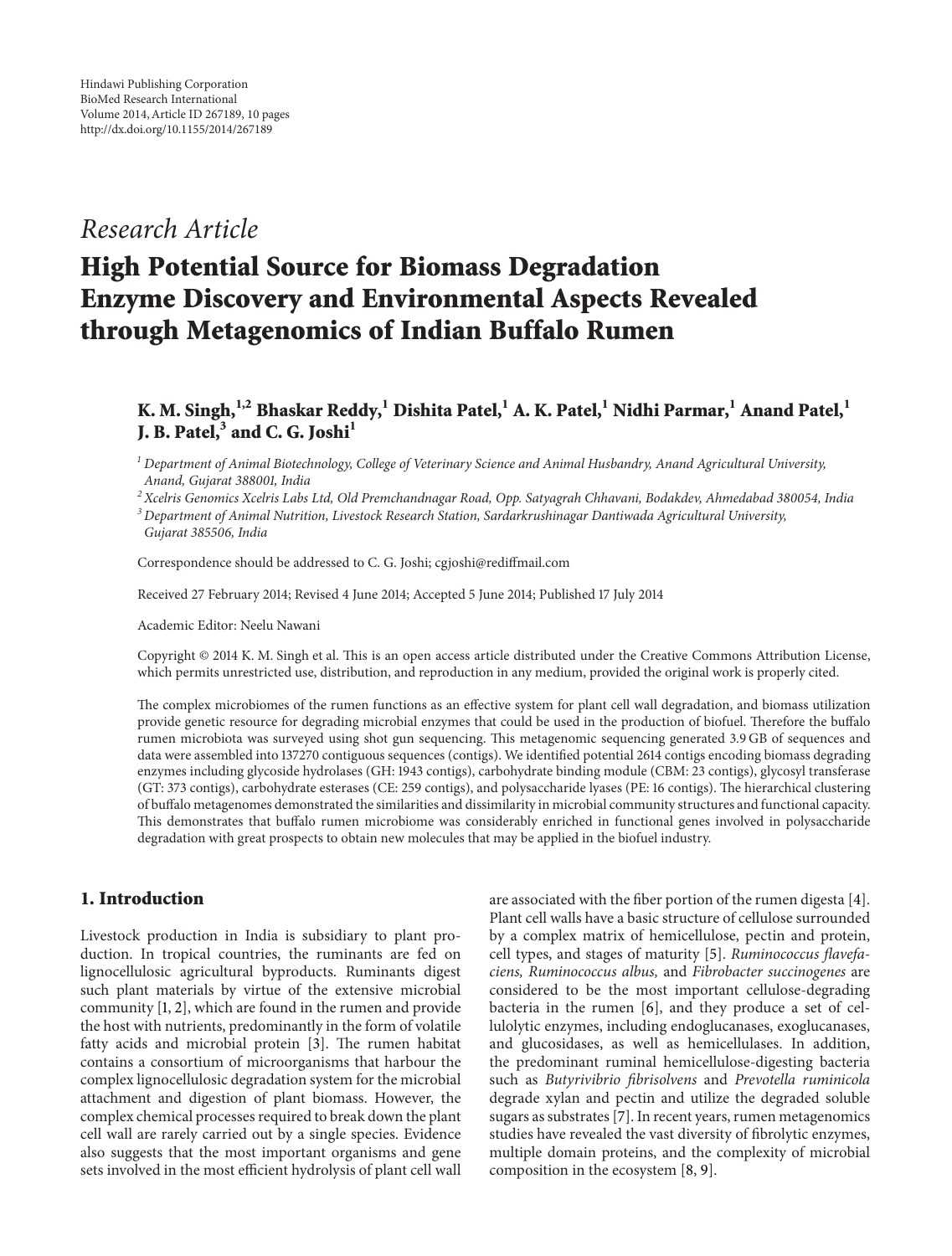The glycoside hydrolases (GHs) are modular enzymes that hydrolyse glycosidic bonds of carbohydrates, with classification based on amino acid sequence and predicted threedimensional structure. Such enzymes may contain single or multiple catalytic modules (GH) together with single or multiple noncatalytic carbohydrate-binding modules (CBMs) [10]. Conversely, hitting upon the polysaccharide degrading enzyme machineries from metagenomic data is constraint [11, 12]. The microbes present in the rumen are not all culturable; moreover, if cloning is opted, enormous screening of clones will be required for covering the entire metagenome [12, 13]. However, there are limitations to metagenome mining [14], and the number of clones needed to represent the entire metagenome is staggering [15]. It has been reported that the nature of diet is one of the factors that shapes the composition of the gut microbiota [16]. Therefore, in order to improve the digestibility, the modulations of microbial consortia have also been attempted by dietary interventions [17].

Next-generation sequencing technologies have been used to characterize the microbial diversity and functional capacity of a range of microbial communities in the gastrointestinal tracts of humans [18, 19] as well as in several animal species [20–24]. Several groups have succeeded practice in metagenomic gene discovery of biomass-degrading genes from cow rumen and termite gut [9, 25].

The bovine rumen provides a unique genetic resource for the discovery of plant cell wall-degrading microbial enzymes (CAZymes) for use in biofuel production, presumably because of coevolution of microbes and plant cell wall types [9]. Identification of potent cellulolytic and other carbohydrate-active enzymes is of great interest for industrial applications [13]. Shotgun sequencing of the buffalo rumen metagenome was conducted to identify taxonomic diversity, metabolic makeup and discovers putative carbohydrateactive genes in the consortia.

#### **2. Materials and Methods**

*2.1. Experimental Design and Rumen Sampling.* The experimental animals were maintained for feeding experiments at Livestock Research Station, Sardarkrushinagar Dantiwada Agricultural University, Gujarat. Experiment was performed with the approval of the Anand Agricultural University, Institutional Animal Ethics Committee (Permission letter: AAU/GVC/CPCSEA-IAEC/108/2013). Eight 4- to 5-year-old healthy Mehsani breed of water buffaloes (*Bubalus bubalis*) were assigned to two basal diets groups  $(n = 4)$  based on green and dry roughages. The experimental diets were designed to have an increasing concentration of dry roughage and a decreasing concentration of the concentrate mix. The diets (dry roughage: concentrate and green roughage: concentrate) were M1D (50% dry roughage: 50% concentrate), M2D (75% dry roughage: 25% concentrate), and M3D (100% dry roughage); M1G (50% green roughage: 50% concentrate) and M2G (75% green roughage: 25% concentrate); M3G (100% green roughage). The experimental animals received M1 diet for six weeks followed by M2 for six weeks and then M3 for subsequent six weeks. The animals were maintained on each diet for six weeks to allow for microbial adhesion and adaptation to the new diet. On the last day of each experimental feeding period, rumen samples were collected 3 h after feeding using stomach tube. Each rumen sample was further separated to solid and liquid fractions by squeezing through a four-layered muslin cloth. Samples were immediately placed on ice, transported to the laboratory, and then stored at −80<sup>∘</sup> C prior to metagenome analyses.

*2.2. DNA Extraction.* For isolation of DNA from liquid samples, the samples were thawed at room temperature and were then centrifuged at 5000 rpm for 5 min. The supernatant obtained thereafter was subjected to DNA isolation using commercially available QIAmp DNA stool mini kit (Qiagen, USA). For DNA extraction from solid samples, the samples were resuspended in phosphate buffer saline and vortexed for one and half hours for dislodging the tightly adhered bacteria from the solid feed particles. The samples were then centrifuged and the supernatant was subjected to DNA isolation using the same kit which was used for liquid sample. DNA samples were measured on a Nanodrop ND-1000 spectrophotometer (Thermo Scientific) to assess DNA quantity.

*2.3. Ion Torrent Shotgun Sequencing.* The shot gun sequencing on Ion Torrent PGM was performed at the Department of Animal biotechnology, College of Veterinary Science and Animal Husbandry, Anand Agricultural University, Anand, Gujarat, India. In brief, libraries were generated using the Ion Xpress plus fragment library kit (Life Technologies). The quality and quantity of generated libraries was assessed using the Agilent Bioanalyzer (Agilent Technologies) with Agilent High Sensitivity DNA Kit (Agilent Technologies), again quantified with Qubit fluorometer (Life Technologies). Quality check passed libraries were subjected to emulsion PCR using the Ion PGM 200 Xpress Template Kit (Life Technologies). After bead enrichment, beads were loaded onto Ion 316 chips and sequenced using an Ion Torrent PGM.

The data were then analyzed on Metagenome Rapid Annotation using Subsystem Technology (MG-RAST) server. The reads which passed the MG-RAST Quality filters were subjected to M5NR database (M5 nonredundant protein database, http://tools.metagenomics.anl.gov/m5nr/) for functional and diversity analysis. The 5 M's in M5 stand for the intersection of "Metagenomics, Metadata, Meta-analysis, Models, and Meta infrastructure" which target to synthesize the multiple databases with a unified standard and annotation of the metagenomic data in a more comprehensive and effective manner. The M5NR is a single searchable novel nonredundant database containing protein sequences and annotations from multiple sources and associated tools. Furthermore, the functional hierarchical classification was illustrated by using SEED subsystem. The sequences were compared using the BLASTX algorithm with an expected cut off of  $1 \times 10^{-5}$  [26].

*2.4. Bioinformatics Analysis.* The data analyses were performed with Prinseq and Metagenome Rapid Annotation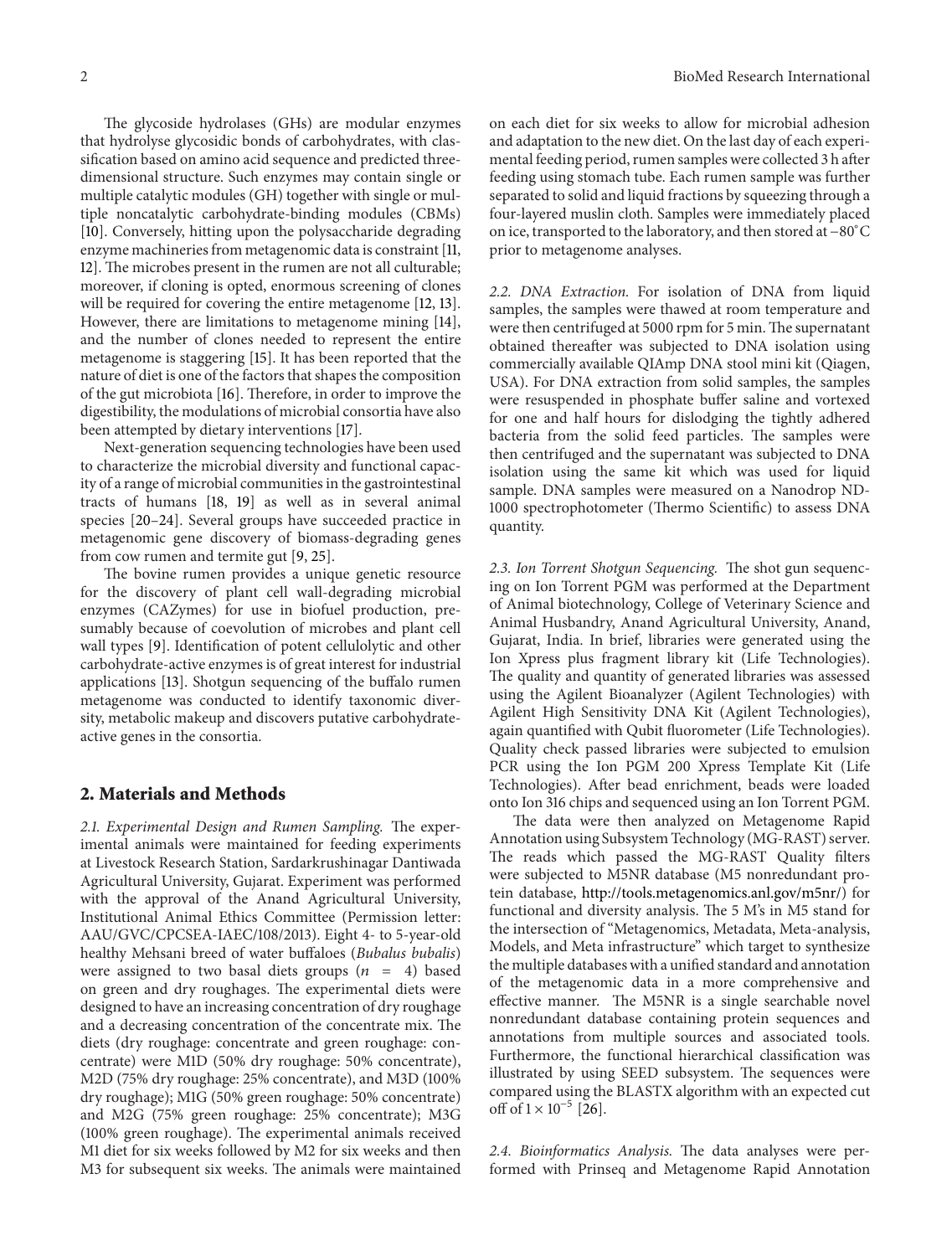using Subsystem Technology (MG-RAST) pipelines. Quality filter reads were subjected to M5NR database for functional and diversity analysis. The M5NR is a single searchable novel nonredundant database containing protein sequences and annotations from multiple sources and associated tools. The functional annotation and classification relied on the SEED subsystem [27]. The maximum *E*-value of  $1e - 5$ , minimum percent identity of 60, and minimum alignment length of 50 pb were applied as the parameter settings in the analysis. Hierarchal clustering was performed using Ward's minimum variance with unscaled Bay Curtis distances (MGRAST).

Annotations based on the carbohydrate-active enzymes database [10] (http://www.cazy.org/) were performed for all the reads that passed the MG-RAST QC filter at an *E* value restriction of  $1 \times 10^{-6}$ . Contigs sequences of the metagenomes were screened against PfamA database [28] by Pfam scan [29] for particular glycoside hydrolase (GH) families and carbohydrate-binding module (CBM). The results were analyzed manually for proportion of different CAZymes. The profile of CAZymes of Buffalo rumen was also compared with cow http://ftp-trace.ncbi.nlm.nih.gov/sra/sra-instant/reads/ ByRun/sra/SRR/SRR094/SRR094418/ and termite hindgut (downloaded from: ftp://ftp.metagenom.icsanl.gov/ 28/4442701.3/raw/2624.fna.gz). All the contigs from cow and termite metagenomes were further processed same as our data and uploaded in CAZy with the same parameters.

#### **3. Results and Discussion**

The analysis of the reads yielded a high percentage of species identification in complex and dynamics metagenomes and even higher in less complex samples. Sequence reads from Ion Torrent provided enough specificity that is needed to compare the sequenced reads with the suitable databases and allowed the unambiguous assignment of closely related species. The shot gun sequencing runs of all metagenomics samples together yielded 3914.94 MB data. Prior to further processing, the raw read data were subjected to the MG-RAST online server [27] to remove duplicate and low quality reads. The unique sequence reads that passed the QC filtering step were then subjected to further analysis of taxonomic and functional annotation. The summary of metagenome data is presented in Table 1. In present study, metagenomic sequences were used to characterize genetic and functional capability of rumen microbiota of the buffalo.

*3.1. Metabolic Profiles of the Buffalo Rumen Metagenome.* Carbohydrate metabolism is the second most abundant functional category, representing 11.45–13.0% of the buffalo rumen metagenomes (Supplementary Table 1; Supplementary Material available online athttp://dx.doi.org/10.1155/ 2014/267189). Genes associated with amino acid and derivatives, protein metabolism, cofactors (vitamins, prosthetic groups, and pigments), membrane transport, cell wall, and capsule. RNA metabolism and DNA metabolism are also abundant in the cow rumen metagenomes [8] as well as in Surti buffalo rumen [30]. Approximately 15.92–16.97% of the annotated reads from the buffalo rumen metagenomes were

TABLE 1: Summary of metagenomic data.

| Green roughage:<br>dry roughage<br>(diets) | Average read<br>length (bp) | Data<br>(Mb) | Total size (Mb) |
|--------------------------------------------|-----------------------------|--------------|-----------------|
| 50%                                        |                             |              |                 |
| Liquid                                     | 146                         | 549.4        | 1285.4          |
| Solid                                      | 149                         | 736          |                 |
| 75%                                        |                             |              |                 |
| Liquid                                     | 161                         | 438          | 1127.85         |
| Solid                                      | 149                         | 689.85       |                 |
| 100%                                       |                             |              |                 |
| Liquid                                     | 180                         | 800.69       | 1501.69         |
| Solid                                      | 170                         | 701          |                 |
| Total size                                 |                             |              | 3914.94         |

categorized within the clustering-based subsystems, most of which have unknown or putative functions. Metabolismbased hierarchical clustering demonstrates that all the buffalo rumen metagenome clustered together. All the samples were similar/dissimilar to each sample to the buffalo rumen (Supplementary Figure 1). The similarity/dissimilarty of function among all buffalo rumen is not surprising, considering the fact that they are all with similar digestive tract structures and functions.

*3.2. Uncovering CAZymes Form Buffalo Rumen Metagenomes.* Rumen fluid is an excellent sample for mining CAZymes due to its apparent selection for evolution as a complex lignocellulosic degradation system [8]. We subjected total contigs to the carbohydrate-active enzymes database (CAZy; http://www.cazy.org), as described by Cantarel et al. [10], to obtain a more in-depth view of the carbohydrate enzymes present. The comparison of the all metagenome reads post-QC processing based on the CAZy database provided 2614 hits at an *E* value restriction of  $1 \times 10^5$ . Candidate sequences that belong to the glycoside hydrolase GH3 (353) and families GH2 (192), GH92 (135), and GH97 (135) are the most abundant, followed by members of the glycosyl transferase families GT51 (89), families GT35 (88), and families GT2 (84) (Figures 1 and 2). Many genes encoding cellulase have been reported in buffalo rumen [31].

In the category of CBM, sequences that belong to the CE10 (124) are the most abundant (Figures 3 and 4). In addition sequences assigned to family PL are very scanty (Figure 5). Novel carbohydrate-binding module have been identified in a ruminal metagenome [32]. Carbohydratebinding modules which are one of the structural components of cellulosomes-free enzyme system involved in carbohydrate digestion were also found. Though they were scantly represented (only 19 contigs) their occurrence is in accordance with the finding that microbiome of ruminants render cellulolytic bacteria associated with cellulosome complexes [2, 33].

GHs are a prominent group of enzymes that hydrolyze the glycosidic bond among the carbohydrate molecules. It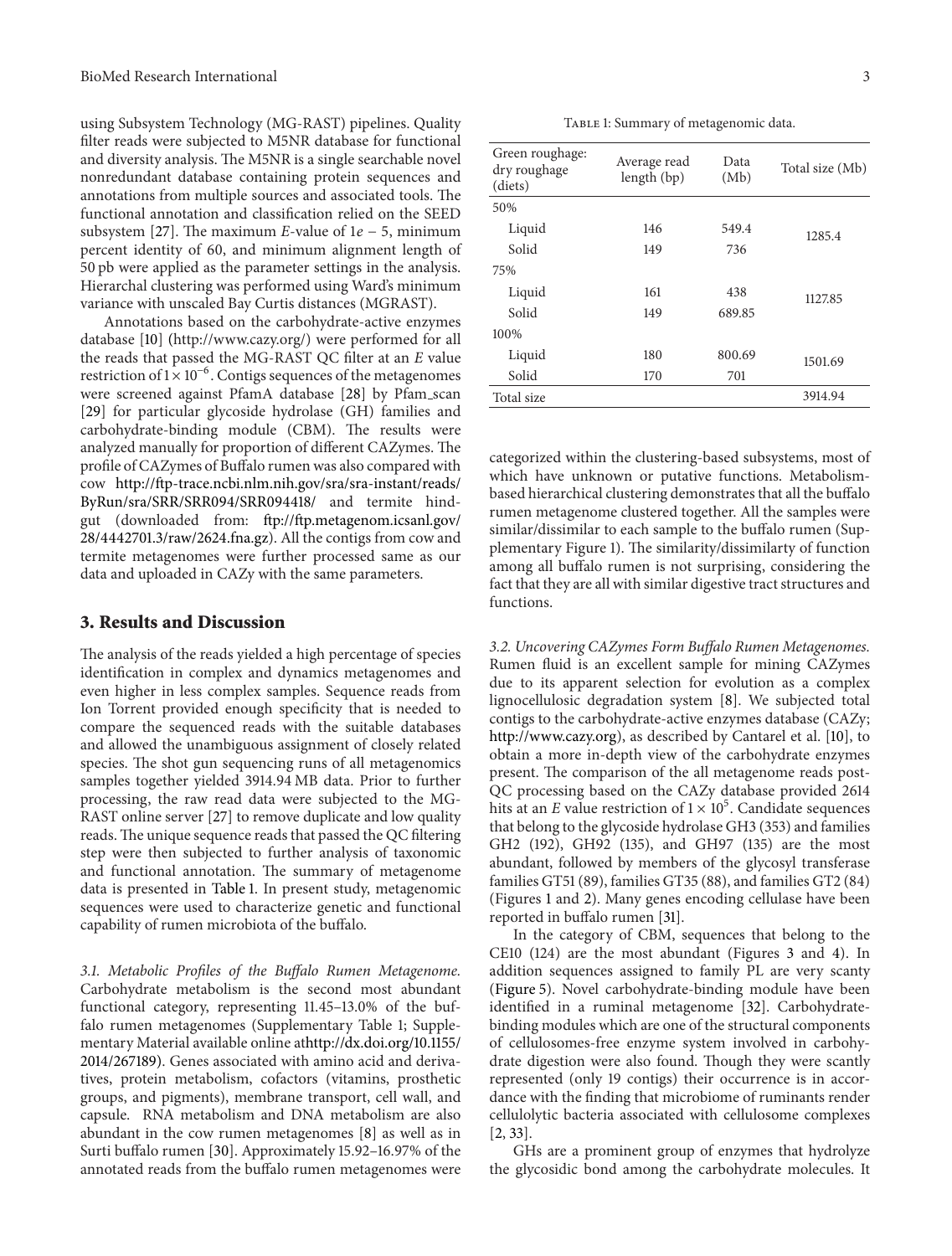

Figure 1: Comparison of predicted carbohydrate-active genes glycoside hydrolase in three cellulosic metagenomes: cow rumen microbiome, termite gut microbiome, and buffalo rumen microbiome.



Figure 2: Comparison of predicted carbohydrate-active genes glycosyl transferase (GT) in three cellulosic metagenomes: cow rumen microbiome, termite gut microbiome, and buffalo rumen microbiome.

is interesting to notice that there is a wide diversity of GH catalytic modules in the buffalo rumen microbiome, indicated by the 1943 modules belonging to 48 GH families. The most frequently occurring GH families in the buffalo rumen metagenome were GH3, GH2, and GH92 (Figure 1). Largescale metagenomic sequencing of hindgut bacteria of a woodfeeding higher termite revealed that GHF5 was predominant in all identified GH families [25]. The most common activities of GH3 include b-D-glucosidases, a-L-arabinofuranosidases, b-D-xylopyranosidases, and N-acetyl-b-D-glucosaminidases [34]. In several cases, the enzymes have dual or broad substrate specificities with respect to monosaccharide residue, linkage position, and chain length of the substrate, such as a-L-arabinofuranosidase and b-D-xylopyranosidase [35]. GH2



FIGURE 3: Comparison of predicted carbohydrate-active carbohydrate-binding modules (CBM), in three cellulosic metagenomes: cow rumen microbiome, termite gut microbiome, and buffalo rumen microbiome.



Figure 4: Comparison of predicted carbohydrate-active genes carbohydrate esterases in three cellulosic metagenomes: cow rumen microbiome, termite gut microbiome, and buffalo rumen microbiome.

components are b-D-galactosidases, b-glucuronidases, b-Dmannosidases, and exo-b-glucosaminidase. GH43 shows bxylosidase, b-1, 3-xylosidase, a-L-arabinofuranosidase, arabinanase, xylanase, and galactan 1, 3-b-galactosidase activity (http://www.cazy.org/). Recently, Bashir et al. [36] studied the diversity of microbes existing in the guts of arthropods and their roles in biomass degradation and identified 42 unique cellulase-producing microbial strains and major glycosyl hydrolase enzymes.

Many candidate genes that were identified in buffalo rumen metagenome that belong to the glycosyl transferase families GT51, GT2, and GT35 are the most abundant (Figure 2). Glycosyl transferases are ubiquitous enzymes that catalyze the attachment of sugars to a glycone [37]. Amongst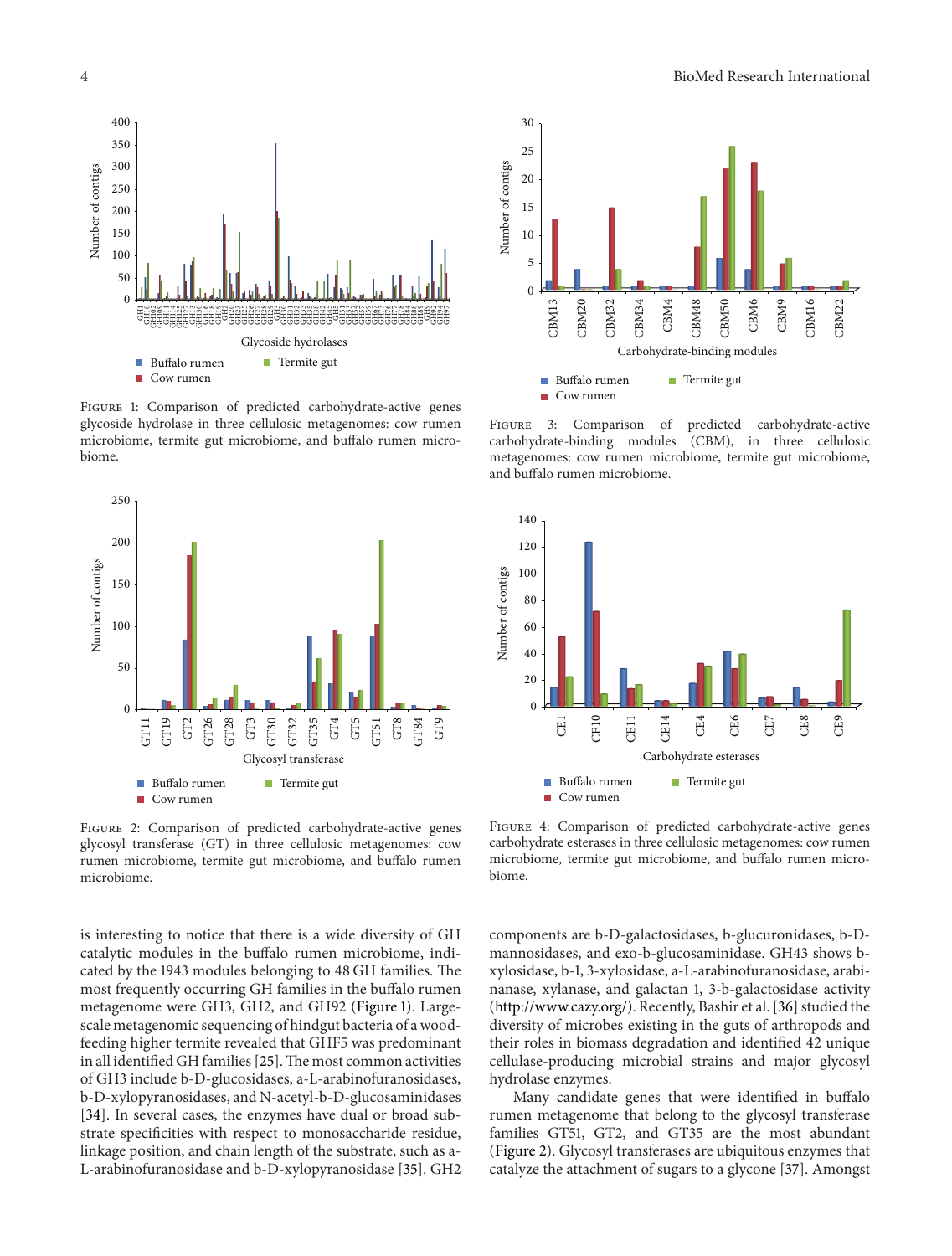

Figure 5: Comparison of predicted carbohydrate-active genes pectate lyases (PL) in three cellulosic metagenomes: cow rumen microbiome, termite gut microbiome, and buffalo rumen microbiome.

hemicellulases, 4 families were found (GHs 10, 11, 26, and 28) which jointly represented a total of 4% of all GHs. Pectin degrading pectin lyases (PL1, 10) was also obtained. Besides, we also identified xylan esterases (CE 1, 4, 6 and 7) and pectin methyl esterase (CE8), which acts on side chains of hemicellulose and pectin, respectively, and render both the large molecules accessible for further breakdown (Figures 4 and 5).

Metagenomes of termite hindgut [25] and cow rumen [9] were chosen for comparison with our data. Analysis indicates that buffalo metagenome had the highest amount of debranching enzymes (5.34%) and oligosaccharide degrading enzymes (25.2%) in which GH3 was predominant accounting for about 18.3% (Table 2). The higher proportion of oligosaccharide degrading enzymes naturally results into rapid formation of simple sugars which means that there will be faster and higher production of VFA (volatile fatty acid). However, the proportion of cellulases (8.91%) and hemicellulases (9.36%) in particular proportion of GH5 (5.71%) and GH10 (5.39%), respectively, was highest in termite. In addition, the proportion of oligosaccharide degrading enzymes GH32 and GH42 was also found to be highest in termite gut metagenome. Since wood has a greater proportion of cellulose and hemicellulose than the forage, the higher proportion of the GH5 and GH10 families in termite hindgut may be ascribed to its feed type. Similar to other metagenomes, buffalo rumen metagenome was also found lacking in enzyme families like GH6, 7, 48, 12, and 62. Furthermore, the contigs showing hits for CAZymes were analyzed to know the taxonomic placement [27]. Phylum Bacteroidetes represented highest percentage of contigs (73.0%) flowed by Firmicutes, Proteobacteria, and Actinobacteria (Figure 6(a)). Among Bacteroidetes, polysaccharide-degrading *Prevotella* genus was most abundant in the rumen of buffalo (Figure 6(b)).

| o                |             |                                   |               |
|------------------|-------------|-----------------------------------|---------------|
| Enzymes          | Termite gut | Buffalo rumen                     | Cow rumen (%) |
|                  | (%)         | (% )                              |               |
|                  |             | Cellulases                        |               |
| GH <sub>5</sub>  | 5.71        | 1.50                              | 3.85          |
| GH <sub>6</sub>  | 0.00        | 0.00                              | 0.00          |
| GH <sub>7</sub>  | 0.00        | 0.00                              | 0.00          |
| GH <sub>9</sub>  | 2.37        | 0.26                              | 2.20          |
| GH44             | 0.32        | 0.00                              | 0.07          |
| GH45             | 0.51        | 0.05                              | 0.27          |
| GH48             | 0.00        | 0.00                              | 0.00          |
| Total            | 8.91        | 1.81                              | 6.39          |
|                  |             | Hemicellulases                    |               |
| GH <sub>8</sub>  | 0.834       | 0.00                              | 0.76          |
| GH <sub>10</sub> | 5.39        | 2.64                              | 1.65          |
| GH11             | 1.09        | 0.15                              | 0.69          |
| GH12             | 0.00        | 0.00                              | 0.00          |
| GH <sub>26</sub> | 1.28        | 1.03                              | 0.76          |
| GH <sub>28</sub> | 0.77        | 0.21                              | 0.48          |
| Total            | 9.36        | 4.04                              | 4.34          |
|                  |             | Debranching enzymes               |               |
| GH62             | 0.00        | 0.00                              | 0.00          |
| GH67             | 1.34        | 2.49                              | 0.62          |
| GH78             | 0.44        | 2.85                              | 3.85          |
| Total            | 1.78        | 5.34                              | 4.47          |
|                  |             | Oligosaccharide degrading enzymes |               |
| GH1              | 1.86        | 0.05                              | 0.21          |
| GH <sub>2</sub>  | 4.36        | 9.85                              | 11.68         |
| GH <sub>3</sub>  | 11.94       | 18.3                              | 13.87         |
| GH <sub>29</sub> | 0.89        | 2.28                              | 2.06          |
| GH35             | 0.38        | 0.78                              | 0.62          |
| GH38             | 2.63        | 0.26                              | 0.89          |
| GH39             | 0.44        | 0.00                              | 0.21          |
| GH42             | 2.76        | 0.10                              | 0.27          |
| Total            | 25.28       | 31.62                             | 29.81         |
|                  |             |                                   |               |

Table 2: Comparison of the carbohydrate active enzymes identified in buffalo rumen metagenome with those of two other metagenomes.

Bacteroidetes has been well reported for their starch, pectin, and xylan digestion [38].

*3.3. Taxonomic Analysis of Buffalo Rumen Microbiota.* The taxonomic computations provided 89.6−97.6% bacteria, 1.4−9.1% eukaryota, 0.8−1.8% Archea, and 0.20−0.37% viruses (Table 3). In the question metagenomes, Bacteroidetes was the most predominant phylum (30–60%), followed by Firmicutes (20–40%), Proteobacteria (8–10%), and Actinobacteria (3–5%) in all samples (Supplementary Figure 2). This finding is consistent with a previous study [3] in cow rumen metagenome and they characterized the rumen bacterial populations of 16 individual lactating cows and showed 51% similarity in bacterial taxa (Firmicutes,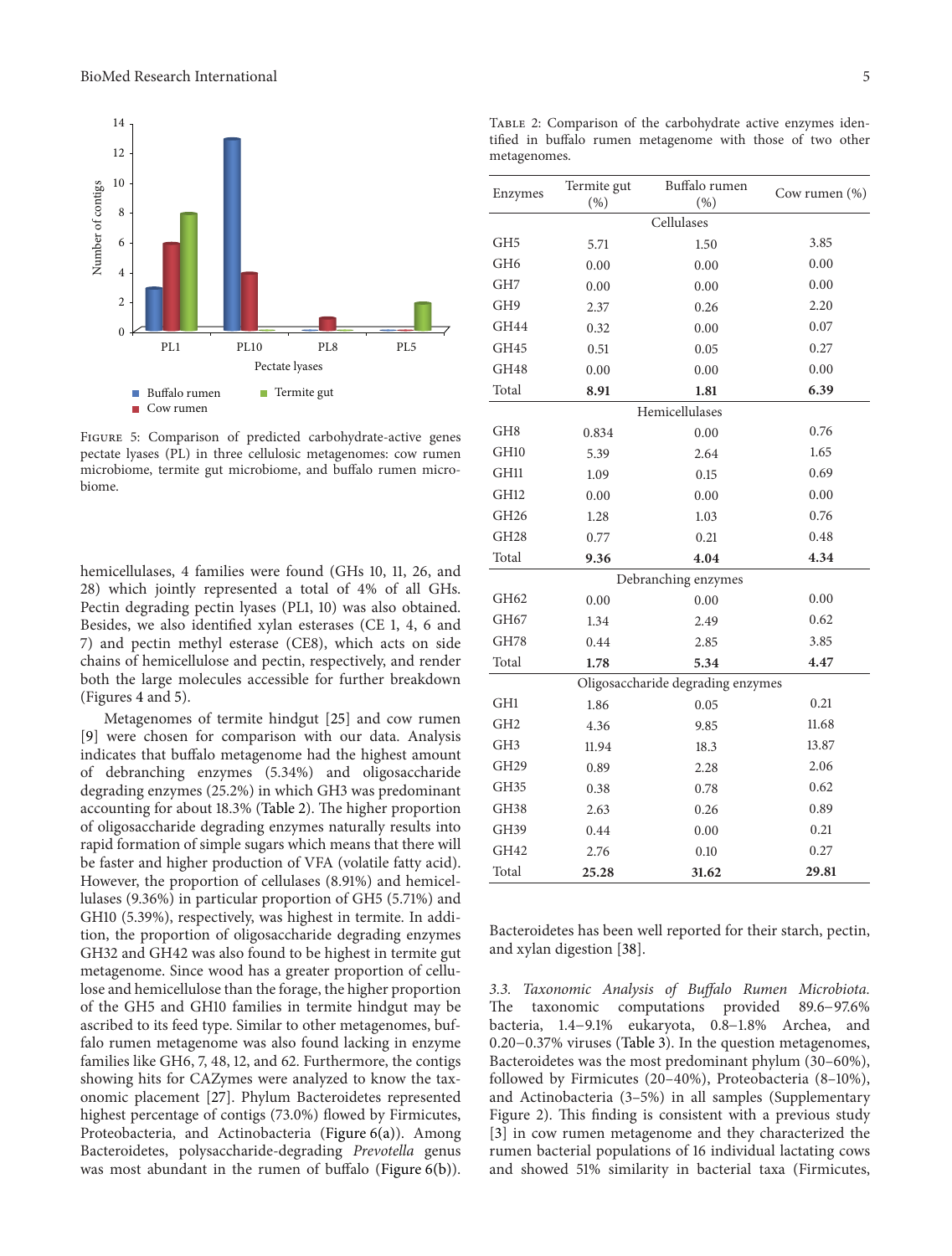

Figure 6: Taxonomic classification of putative CAZymes contigs and their microbial origin. (a) The pie chart shows the abundance of phylum and (b) genus abundances ordered from the most abundant to least abundant.

Bacteroidetes, Proteobacteria, and Actinobacteria) across samples. In addition they also identified 32 genera that are shared by all samples, exhibiting high variability in abundance across samples. Jami et al. [39] have also reported predominance of Bacteroidetes, Firmicutes, and Proteobacteria (core microbiota) in lactating cow fed 30% roughage and 70% concentrate. Compared with our previous 16S rRNA gene based data [40], higher percentages of Firmicutes and lower percentages of Bacteroidetes in the Indian Surti buffalo fed green fodder Napier bajra 21 (*Pennisetum purpureum*), mature pasture grass (*Dichanthium annulatum*), and concentrate mixture (20% crude protein, 65% total digestible nutrients) rumen metagenome were observed. These differences may have been caused by the

biases associated with the primers, PCR reaction conditions, or selection of clones [41].

Among the Bacteroidetes group, Bacteroidales were the most predominant, among which genera *Prevotella* and *Bacteroides* were consistently overrepresented (Supplementary Figure 3). The genus *Prevotella* was highly represented in shared microbial community; it was the most abundant bacterial genus in buffalo rumen metagenomes. This finding is consistent with a previous study by Li et al. [42] in which several bacterial species were quantified in ruminal samples. The study reported the predominance of *Prevotella* members, which comprised 42 to 60% of the bacterial rRNA gene copies in the samples [38].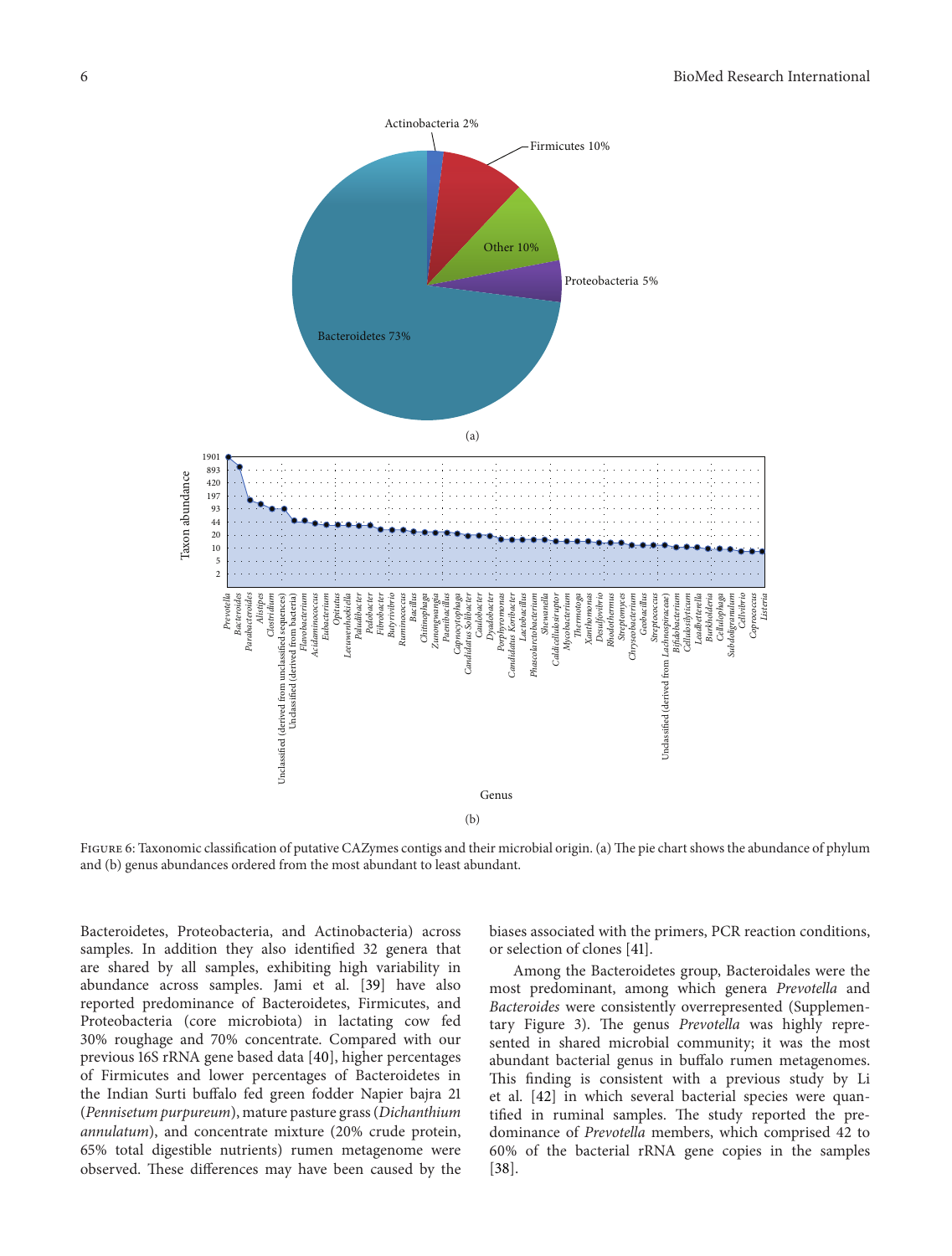| $\begin{tabular}{l} Dryr roughage (%), \\ Liquid & Solid \\ 97.0 & 97.6 \\ 0.8 & 0.8 \\ 1.7 & 1.4 \\ 0.3 & 0.1 \\ 0.2 & 0.2 \\ \end{tabular}$<br>100%<br>$\frac{1}{97.4}$<br>$\frac{1}{97.4}$<br>$\frac{1}{97.4}$<br>$\frac{1}{97.4}$<br>$\frac{1}{97.4}$<br>Green roughage (%)<br>Liquid Solid<br>97.4 97.4<br>0.6 0.9<br>1.7 1.6<br>$0.2$<br>$0.2$<br>Dry roughage (%)<br>Liquid Solid<br>96.5 96.8<br>0.7<br>2.0<br>2.0<br>2.0<br>0.3<br>0.2<br>0.2<br>0.2<br>0.2<br>75%<br>Green roughage (%)<br>Liquid Solid<br>96.9 97.4<br>0.8 0.8<br>1.7 1.5<br>0.4 0.1<br>$\overline{0}$<br>0.2<br>$rac{8}{3614}$<br>$rac{3}{963}$<br>$\frac{17}{12}$<br>Dry roughage (<br>Liquid<br>95.3<br>0.8<br>0.2<br>50%<br>0.96<br>Solid<br>Green roughage (%<br>Liquid<br>89.6<br>Inclassified<br>ukaryota<br>acteria<br>homain<br><i>Truses</i><br>Archea |  |  | Гавг в 3: Phylogenetic classification at domain level. |  |  |  |  |
|---------------------------------------------------------------------------------------------------------------------------------------------------------------------------------------------------------------------------------------------------------------------------------------------------------------------------------------------------------------------------------------------------------------------------------------------------------------------------------------------------------------------------------------------------------------------------------------------------------------------------------------------------------------------------------------------------------------------------------------------------------------------------------------------------------------------------------------------|--|--|--------------------------------------------------------|--|--|--|--|
|                                                                                                                                                                                                                                                                                                                                                                                                                                                                                                                                                                                                                                                                                                                                                                                                                                             |  |  |                                                        |  |  |  |  |
|                                                                                                                                                                                                                                                                                                                                                                                                                                                                                                                                                                                                                                                                                                                                                                                                                                             |  |  |                                                        |  |  |  |  |
|                                                                                                                                                                                                                                                                                                                                                                                                                                                                                                                                                                                                                                                                                                                                                                                                                                             |  |  |                                                        |  |  |  |  |
|                                                                                                                                                                                                                                                                                                                                                                                                                                                                                                                                                                                                                                                                                                                                                                                                                                             |  |  |                                                        |  |  |  |  |
|                                                                                                                                                                                                                                                                                                                                                                                                                                                                                                                                                                                                                                                                                                                                                                                                                                             |  |  |                                                        |  |  |  |  |
|                                                                                                                                                                                                                                                                                                                                                                                                                                                                                                                                                                                                                                                                                                                                                                                                                                             |  |  |                                                        |  |  |  |  |
|                                                                                                                                                                                                                                                                                                                                                                                                                                                                                                                                                                                                                                                                                                                                                                                                                                             |  |  |                                                        |  |  |  |  |
|                                                                                                                                                                                                                                                                                                                                                                                                                                                                                                                                                                                                                                                                                                                                                                                                                                             |  |  |                                                        |  |  |  |  |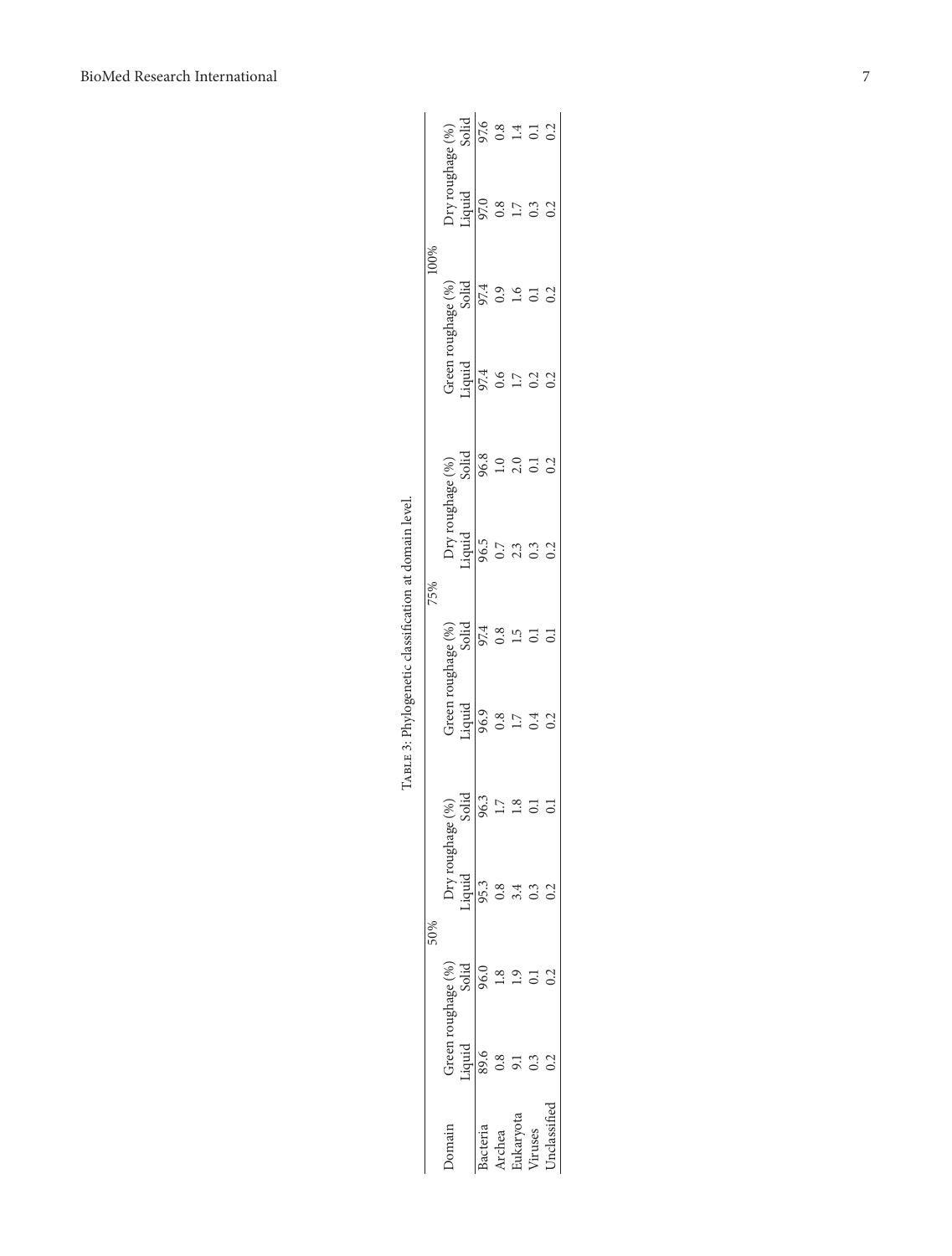Firmicutes were the second predominant phylum in the buffalo rumen microbiota with Bacilli and Clostridia as the primary contributor to the Firmicutes populations. The major genus in the Firmicutes phylum is *Clostridium* (Supplementary Figure 3). However, the fiber degrading bacteria, *Ruminococcus albus* and *Ruminococcus flavefaciens,* are less abundant, which is contrast to our previous study [43] in Surti buffalo rumen. Surprisingly, some bacterial taxa were less abundant from the core groups identified by shotgun sequencing and considered crucial for fiber degradation in the rumen. Notably the phylum Fibrobacteres, which includes one of the main cellulolytic bacteria, *Fibrobacter succinogenes* which is of great importance for rumen function, was found in only one-third of the samples. Several studies of the rumen microbiome have suggested that the abundance of this phylum and in particular *F. succinogenes* varies considerably across ruminant and diets. This was evident in a recent metagenomic study in which this phylum was completely absent from the fiber-adherent and total overall rumen microbiome [8].

Phylogenetic level and the metabolic level clustering of forty-eight individual metagenomes were carried out with unscaled Bay Curtis variance distances and presented through a double hierarchical dendrogram (Supplementary Figure 4). In the phylogenetic comparison, the Bacteroidetes, Firmicutes, Proteobacteria, and Actinobacteria were the most abundant with different proportions in all the metagenomes. These phyla are recognized to be omnipresent and dominant in the rumen [8, 26, 44]. The results are corresponding with previous studies, indicating that microbial community composition is similar across animals [3]. The microorganism composition of the animal gastrointestinal tract reflects the constant coevolution of the animal with its host [9]. The bacterial taxa may vary considerably between buffalo rumen; they appear to be phylogenetically related. This suggests that the functional requirement imposed by the rumen ecological niche selects taxa that potentially share similar genetic features. The heat map also demonstrates that the buffalo rumen metagenome contains lower Fibrobacteres, an important phylum of cellulose-degrading bacteria.

In the present study, we have identified cellulose and hemicelluloses encoding contigs from microbial community in buffalo rumen. Cellulose and hemicellulose are the major components of plant cell walls and the most abundant biopolymeric materials [45]. The natural breakdown of plant matter performed by hemicellulases has been exploited by biotechnologists to produce bioethanol [46]. Rubin [44] has identified and characterized 4 highly active beta-glucosidases from fibre-adherent microbial community from the cow rumen. All enzymes were most active at temperatures 45–55<sup>∘</sup> C and exhibited high affinity and activity towards synthetic substrate and natural cellooligosaccharides. They suggest that beta-glucosidases (animal digestomes) may be of a potential interest for bioethanol production in combination with low dosage of commercial cellulases.

#### **4. Conclusion**

The work presented here describes the composition of the overall functional capacity related carbohydrates genes and taxonomic communities of the buffalo rumen ecosystem. Major carbohydrates utilizing genes covering GH, CBM, and GT families were detected in abundance. In addition, results revealed that GH 3 was the most dominant among all the detected GH families. The high magnitude of glycosyl transferase and carbohydrate esterases suggests the development of combined action on biomass degradation process. In the present study four phyla dominated in microbiomes, namely, Bacteroidetes, Firmicutes, Proteobacteria, and Actinobacteria. The information obtained in this research will open new horizons towards a full understanding of the functional genes and metabolic capabilities of the biomass degrading microorganisms, with great prospects to obtain new molecules that may be applied in the biofuel and agricultural industry. In addition, the contigs generated from the buffalo rumen metagenome represent the vital information for isolating the potential enzymes for biofuel and other industrial applications.

#### **Conflict of Interests**

The authors declare that there is no conflict of interests regarding the publication of this paper.

#### **Acknowledgments**

The work was supported by the Niche Area of Excellence Project funded by Indian Council of Agricultural Research, New Delhi. Authors are thankful to the support staff at Livestock Research Station, S. K. Nagar Agricultural University, for care and handling of buffaloes and assisting in sample collection.

#### **References**

- [1] J. Miron, D. Ben-Ghedalia, and M. Morrison, "Invited review: adhesion mechanisms of rumen cellulolytic bacteria," *Journal of Dairy Science*, vol. 84, pp. 1294–1309, 2001.
- [2] P. B. Pope, A. K. Mackenzie, I. Gregor, W. Smith, M. A. Sundset, and A. C. McHardy, "Metagenomics of the Svalbard reindeer rumen microbiome reveals abundance of polysaccharide utilization loci," *PloS ONE*, vol. 7, Article ID e38571, 2012.
- [3] E. Jami and I. Mizrahi, "Composition and similarity of bovine rumen microbiota across individual animals," *PloS One*, vol. 7, article e33306, 2012.
- [4] C. W. Forsberg, K. J. Cheng, and B. A. White, "Polysaccharide degradation in the rumen and large intestine," in *Gastrointestinal Microbiology*, R. I. Mackie and B. A. White, Eds., vol. 1, pp. 319–379, Chapman & Hall, New York, NY, USA, 1997.
- [5] D. J. Cosgrove, "Growth of the plant cell wall," *Nature Reviews Molecular Cell Biology*, vol. 6, no. 11, pp. 850–861, 2005.
- [6] H. J. Flint and E. A. Bayer, "Plant cell wall breakdown by anaerobic microorganisms from the Mammalian digestive tract," *Annals of the New York Academy of Sciences*, vol. 1125, pp. 280– 288, 2008.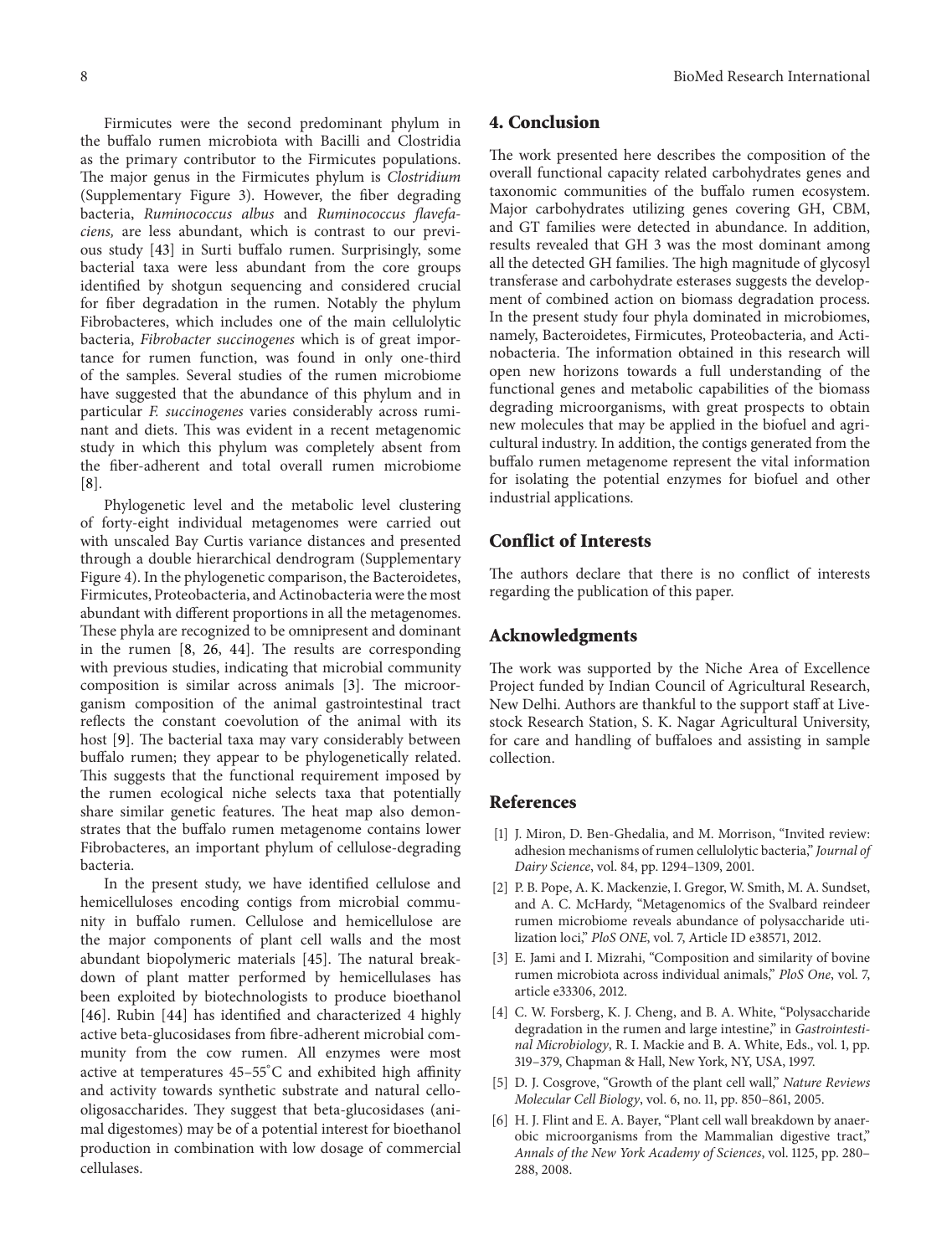- [7] H. J. Flint, E. A. Bayer, M. T. Rincon, R. Lamed, and B. A. White, "Polysaccharide utilization by gut bacteria: potential for new insights from genomic analysis," *Nature Reviews Microbiology*, vol. 6, pp. 121–131, 2008.
- [8] J. M. Brulc, D. A. Antonopoulos, M. E. Miller et al., "Genecentric metagenomics of the fiber-adherent bovine rumen microbiome reveals forage specific glycoside hydrolases," *Proceedings of the National Academy of Sciences of the United States of America*, vol. 106, pp. 1948–1953, 2009.
- [9] M. Hess, A. Sczyrba, R. Egan, T. W. Kim, H. Chokhawala, and G. Schroth, "Metagenomic discovery of biomass-degrading genes and genomes from cow rumen," *Science*, vol. 331, pp. 463–467, 2011.
- [10] B. L. Cantarel, P. M. Coutinho, C. Rancurel, T. Bernard, V. Lombard, and B. Henrissat, "The Carbohydrate-Active EnZymes database ( CAZy ): an expert resource for glycogenomics," *Nucleic Acids Research*, vol. 37, pp. D233–D238, 2009.
- [11] C. Bera-Maillet, E. Devillard, M. Cezette, J. P. Jouany, and E. Forano, "Xylanases and carboxymethylcellulases of the rumen protozoa Polyplastron multivesiculatum, Eudiplodinium maggii and Entodinium sp," *FEMS Microbiology Letters*, vol. 244, pp. 149–156, 2005.
- [12] M. Qi, P. Wang, N. O'Toole et al., "Snapshot of the eukaryotic gene expression in muskoxen rumen—a metatranscriptomic approach," *PloS ONE*, vol. 6, Article ID e20521, 2011.
- [13] D. Tilman, R. Socolow, J. A. Foley et al., "Beneficial biofuelsthe food, energy, and environment trilemma," *Science*, vol. 325, no. 5938, pp. 270–271, 2009.
- [14] A. Henne, R. Daniel, R. A. Schmitz, and G. Gottschalk, "Construction of environmental DNA libraries in *Escherichia coli* and screening for the presence of genes conferring utilization of 4-hydroxybutyrate," *Applied and Environmental Microbiology*, vol. 65, no. 9, pp. 3901–3907, 1999.
- [15] J. Handelsman, M. R. Rondon, S. F. Brady, J. Clardy, and R. M. Goodman, "Molecular biological access to the chemistry of unknown soil microbes: a new frontier for natural products," *Chemistry & Biology*, vol. 5, pp. R245–R249, 1998.
- [16] F. Thomas, J. H. Hehemann, E. Rebuffet, M. Czjzek, and G. Michel, "Environmental and gut bacteroidetes: the food connection," *Frontiers in Microbiology*, vol. 2, article 93, 2011.
- [17] J. Stiverson, M. Morrison, and Z. Yu, "Populations of select cultured and uncultured bacteria in the rumen of sheep and the effect of diets and ruminal fractions," *International Journal of Microbiology*, vol. 2011, Article ID 750613, 8 pages, 2011.
- [18] S. R. Gill, M. Pop, R. T. Deboy et al., "Metagenomic analysis of the human distal gut microbiome," *Science*, vol. 312, pp. 1355– 1395, 2006.
- [19] P. J. Turnbaugh, M. Hamady, T. Yatsunenko, B. L. Cantarel, A. Duncan, and R. E. Ley, "A core gut microbiome in obese and lean twins," *Nature*, vol. 457, pp. 480–484, 2009.
- [20] R. Lamendella, J. W. Domingo, S. Ghosh, J. Martinson, and D. B. Oerther, "Comparative fecal metagenomics unveils unique functional capacity of the swine gut," *BMC Microbiology*, vol. 11, p. 103, 2011.
- [21] A. Qu, J. M. Brulc, M. K. Wilson, B. F. Law, and L. A. Theoret Joens Jr., "Comparative metagenomics reveals host specific metavirulomes and horizontal gene transfer elements in the chicken cecum microbiome," *PLoS ONE*, vol. 3, Article ID e2945, 2008.
- [22] K. S. Swanson, S. E. Dowd, J. S. Suchodolski et al., "Phylogenetic and gene-centric metagenomics of the canine intestinal microbiome reveals similarities with humans and mice," *The ISME*
- [23] H. M. Tun, M. S. Brar, N. Khin, L. Jun, R. K. Hui, and S. E. Dowd, "Gene-centric metagenomics analysis of feline intestinal microbiome using 454 junior pyrosequencing," *Journal of Microbiological Methods*, vol. 88, pp. 369–376, 2012.

*Journal*, vol. 5, pp. 639–49, 2011.

- [24] B. Xu, W. Xu, F. Yang et al., "Metagenomic analysis of the pygmy loris fecal microbiome reveals unique functional capacity related to metabolism of aromatic compounds," *PloS One*, vol. 8, article e56565, 2013.
- [25] F. Warnecke, P. Luginbuhl, N. Ivanova et al., "Metagenomic and functional analysis of hindgut microbiota of a wood-feeding higher termite," *Nature*, vol. 450, pp. 560–565, 2007.
- [26] J. E. Edwards, S. A. Huws, E. J. Kim, and A. H. Kingston-Smith, "Characterization of the dynamics of initial bacterial colonization of nonconserved forage in the bovine rumen," *FEMS Microbiology Ecology*, vol. 62, pp. 323–335, 2007.
- [27] F. Meyer, D. Paarmann, M. D'Souza et al., "The metagenomics RAST server—a public resource for the automatic phylogenetic and functional analysis of metagenomes," *BMC Bioinformatics*, vol. 9, p. 386, 2008.
- [28] R. D. Finn, J. Mistry, J. Tate, P. Coggill, A. Heger, and J. E. Pollington, "The Pfam protein families database," *Nucleic Acids Research*, vol. 38, pp. D211–D222, 2010.
- [29] S. R. Eddy, "Profile hidden Markov models," *Bioinformatics*, vol. 14, pp. 755–763, 1998.
- [30] K. M. Singh, V. Ahir, A. K. Tripathi et al., "Metagenomic analysis of Surti buffalo 366 (Bubalus bubalis) rumen: a preliminary study," *Molecular Biology Reports*, vol. 39, no. 4, pp. 4841–4484, 2012.
- [31] C. J. Duan, L. Xian, G. C. Zhao et al., "Isolation and partial characterization of novel genes encoding acidic cellulases from metagenomes of buffalo rumens," *Journal of Applied Microbiology*, vol. 107, pp. 245–256, 2009.
- [32] C.-J. Duan, J.-J. Liu, X. Wu, J.-L. Tang, and J.-X. Feng, "Novel carbohydrate-binding module identified in a ruminal metagenomic endoglucanase," *Applied and Environmental Microbiology*, vol. 76, no. 14, pp. 4867–4870, 2010.
- [33] S. Y. Ding, M. T. Rincon, R. Lamed et al., "Cellulosomal scaffoldin-like proteins from Ruminococcus flavefaciens," *Journal of Bacteriology*, vol. 183, pp. 1945–1953, 2001.
- [34] A. J. Harvey, M. Hrmova, R. De Gori, J. N. Varghese, and G. B. Fincher, "Comparative modelling of the three-dimensional structures of family 3 glycoside hydrolases," *Proteins*, vol. 41, pp. 257–269, 2000.
- [35] R. C. Lee, M. Hrmova, R. A. Burton, J. Lahnstein, and G. B. Fincher, "Bifunctional family 3 glycoside hydrolases from barley with alpha-L-arabinofuranosidase and beta-D xylosidase activity. Characterization, primary structures, and COOH terminal processing," *Journal of Biological Chemistry*, vol. 278, no. 7, pp. 5377–5387, 2003.
- [36] Z. Bashir, V. K. Kondapalli, N. Adlakha et al., "Diversity and functional significance of cellulolytic microbes living in termite, pill-bug and stem-borer guts," *Scientific Reports*, vol. 3, article 2558, 2013.
- [37] L. L. Lairson, B. Henrissat, G. J. Davies, and S. G. Withers, "Glycosyltransferases, structures, functions, and mechanisms," *Annual Review of Biochemistry*, vol. 77, pp. 521–255, 2008.